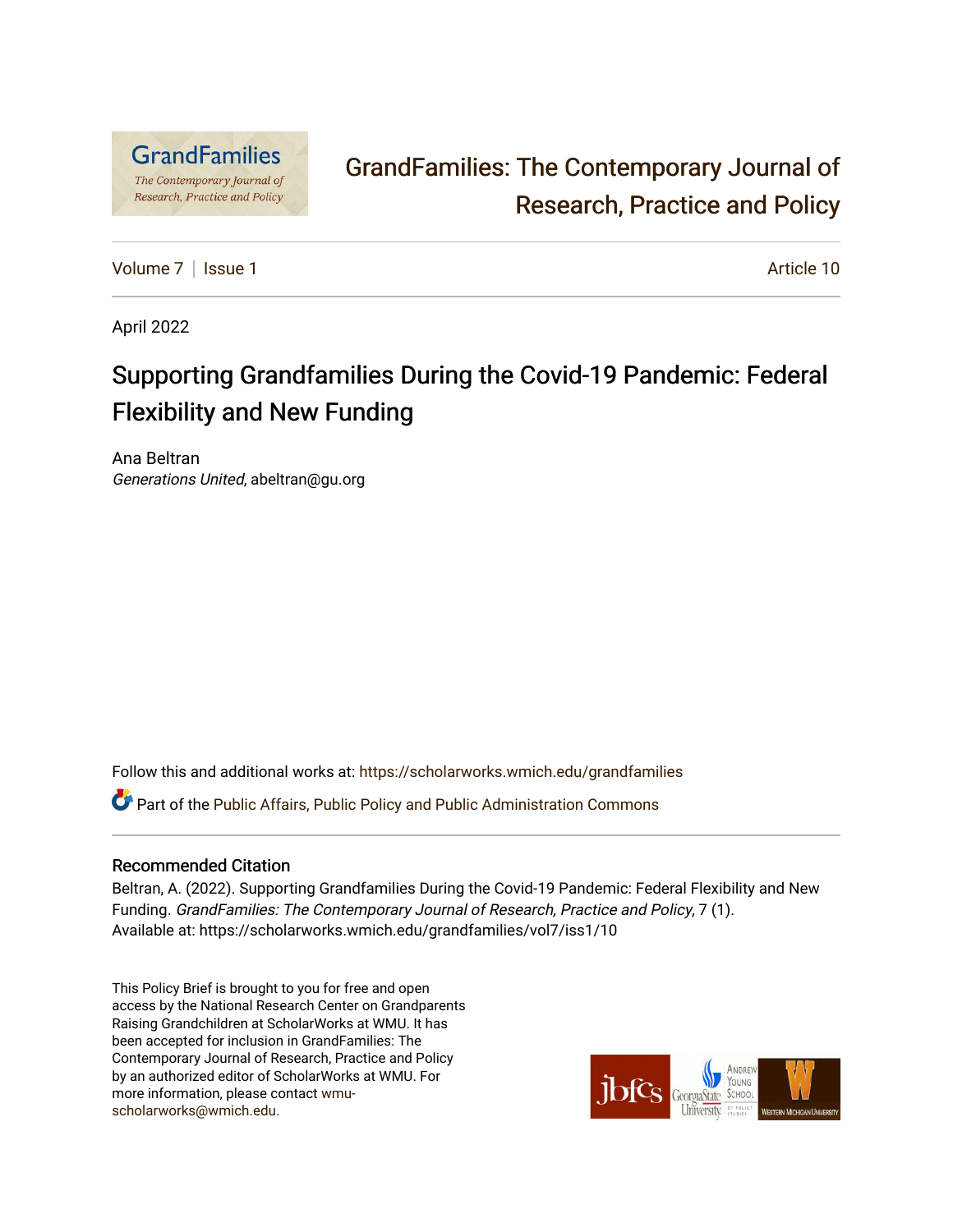*Policy Brief*

# **Supporting Grandfamilies During the Covid-19 Pandemic: Federal Flexibility and New Funding**

Ana Beltran Director, National Technical Assistance Center on Grandfamilies and Kinship Families, Generations United

Correspondence can be directed to: Ana Beltran, [abeltran@gu.org](mailto:abeltran@gu.org) Generations United, 80 F Street, NW Washington, DC 20001

# **Abstract**

The Covid-19 pandemic has elevated and heightened the challenges and inequities that grandfamilies face. Unlike parents, with automatic legal rights and responsibilities to the children, grandfamily caregivers are often left to navigate systems that impact them but do not understand them. Federal response to the pandemic began by perpetuating these existing challenges. The CARES Act failed to explicitly name grandfamilies for system support, and they and those who work with them had to individually advocate in local communities. Later in the response efforts, federal legislation specifically called out supports for grandfamilies by providing unique federal funding flexibilities for kinship navigator programs and by funding the first ever National Technical Assistance Center on Grandfamilies and Kinship Families. This new Center and the ongoing work of the Federal Advisory Council to Support Grandparents Raising Grandchildren present promising opportunities for holistically improving the systems of support for grandfamilies.

*Keywords:* grandfamilies, kinship, policy, federal, child welfare, intergenerational housing, kinship navigator programs, Covid-19

For almost two years, the Covid-19 pandemic has heightened the longstanding challenges and inequities grandfamilies have faced whether raising children inside or outside the foster care system. "Family will take care of family" is the often-heard refrain, not acknowledging the reality that grandfamily caregivers are raising children they did not plan or expect to raise and lack the automatic legal relationship to the children that parents have. Caregivers have to hire attorneys and go to court to obtain those rights and responsibilities. Without legal paperwork, they may not be able to access health care for the children or make alternate care plans should the caregivers die, which is more likely for grandfamily caregivers than others during the pandemic. Almost half of all grandparent caregivers are over age 60, 25% of these caregivers have disabilities, and grandfamilies are more likely to have Black or Indigenous members than the general population, all of which put grandfamily caregivers at greater risk for contracting and dying from Covid-19 (Generations United, 2020).

Augmenting these challenges, the many systems and silos like aging, child welfare, education, housing, and health care that can serve these families typically only refer to "parents or guardians." Both the caregivers and agency staff often do not understand program eligibility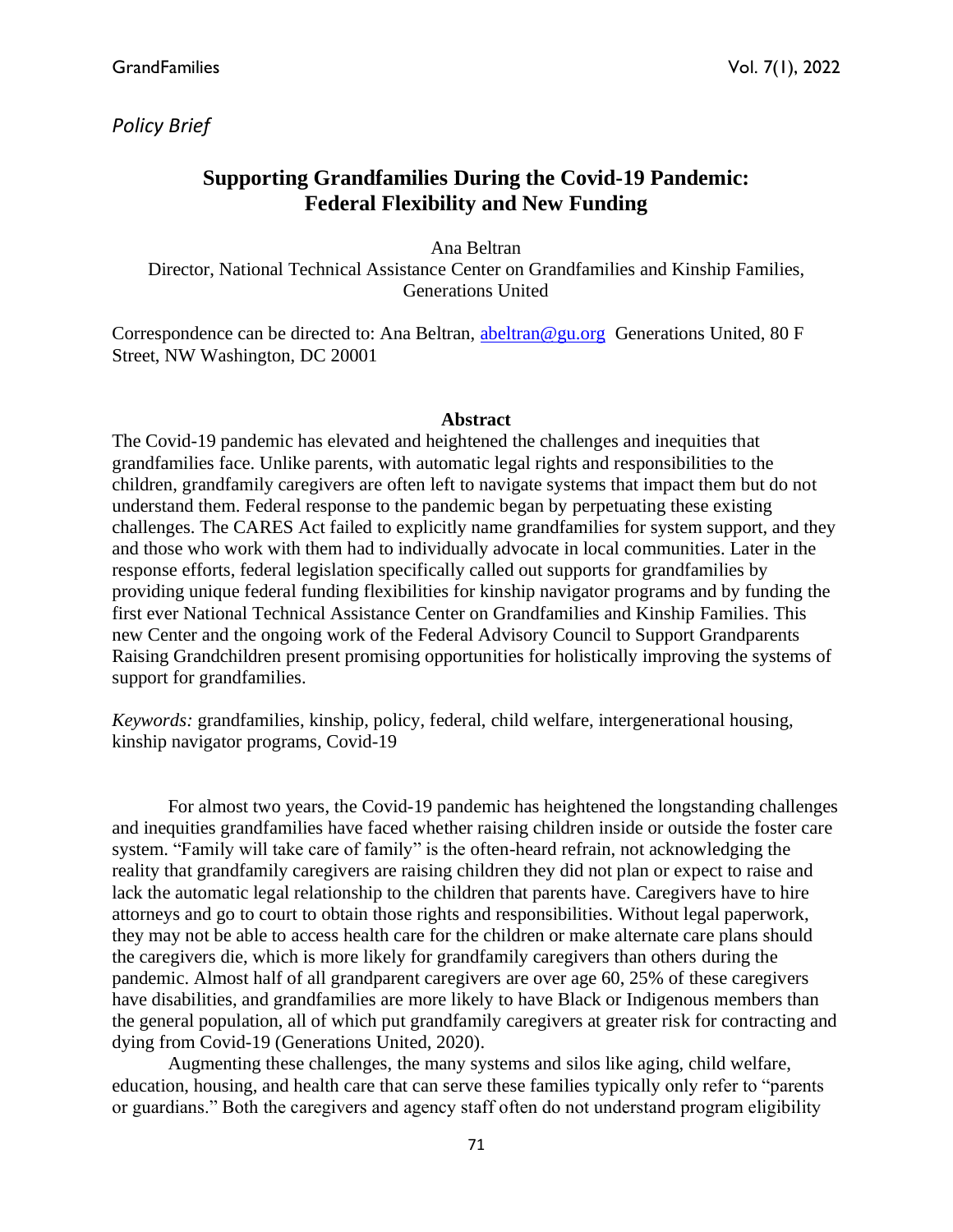requirements or services as they impact grandfamilies. Implementation of the CARES Act, enacted by Congress during the initial stages of the pandemic, demonstrated the problem grandfamilies often face in accessing support and the need for systems to coordinate. That Act provided expansive, new funding to the many systems that impact grandfamilies. But without explicitly naming the families as populations who needed to be reached, many have been overlooked. The public health emergency has renewed the urgency to break down systemic barriers to services and supports and to more responsively help the families.

Congress has indicated that it understands the work that must be done. Through separate legislation enacted well into the pandemic, it appropriated \$10 million for the first-ever National Technical Assistance Center on Grandfamilies and Kinship Families to break down those barriers. It provided new flexible funding opportunities for kinship navigator programs that link caregivers and the children they raise to community-based services and supports in many systems and silos. In addition to the ongoing work of the Federal Advisory Council to Support Grandparents Raising Grandchildren, the new National Technical Assistance Center and robust kinship navigator programs will work to coordinate services to the families, educate systems on how best to holistically support the families both during the pandemic and beyond, and reach out to families to inform them of Covid relief such as the expanded child tax credit and new affordable housing opportunities.

### **The CARES Act**

The Coronavirus Aid, Relief, and Economic Security Act (CARES Act) became law in March 2020 and authorized more than \$2 trillion to mitigate the impact of the Covid-19 pandemic on individuals, state, tribal and local governments, nonprofit organizations, and forprofit industries. Although grandfamilies were implicitly included in many programs that were funded to help families, systems like child welfare, housing, or education often overlook grandfamilies if they are not explicitly named. The legislation did not specifically include them or address the barriers that grandfamilies face, and consequently the CARES Act left it to grandfamilies' advocates both to address existing barriers to services and work to ensure that the increased funding reached the families.

Generations United, with Casey Family Programs, initiated a local advocacy effort with GRAND Voices at the forefront. GRAND Voices is a national network of over 70 grandfamily caregivers who advocate for their own families and those like them. In virtually all the states and 12 tribes, these caregivers work to elevate grandfamilies' strengths and challenges and ensure that they are considered in state and local supports.

GRAND Voices shared critical information with local policymakers, such as the fact that grandfamily caregivers aged 55 and older are eligible for supportive services through the National Family Caregiver Support Program (NFCSP), administered by Area Agencies on Aging (AAAs). The CARES Act appropriated an additional \$100 million for the NFCSP, almost simultaneously with passage of the Supporting Older Americans Act of 2020. That law removed the long-standing provision that only up to 10% of the NFCSP funds could be used to support grandfamilies. Now, AAAs can respond to their own community needs without an artificial limitation. Grandfamilies raising their voices are critical to ensuring that relief funds reach the families, and systemic barriers are addressed.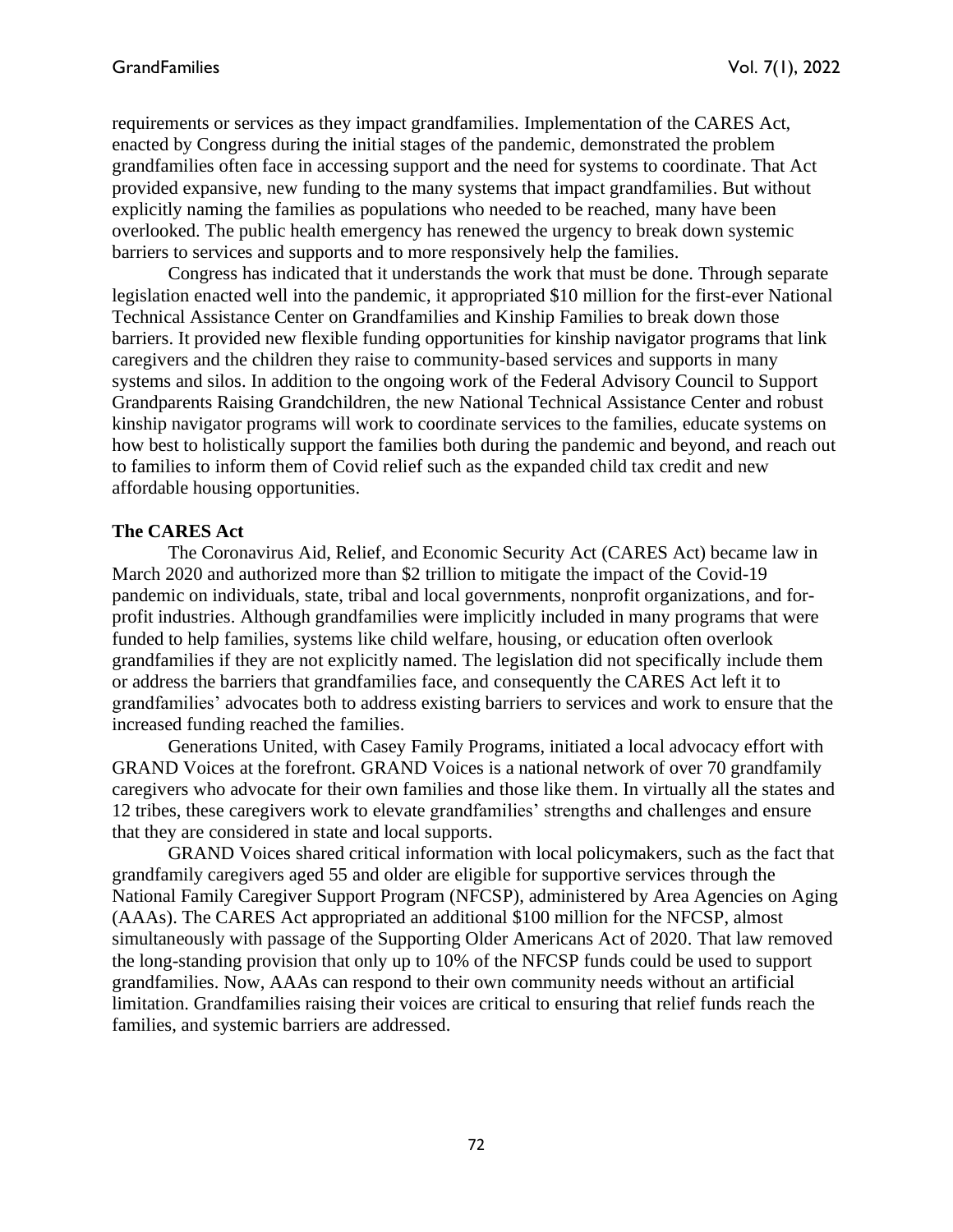# **Consolidated Appropriations Act of 2021**

At the end of 2020, the Consolidated Appropriations Act of 2021 was signed into law, providing unprecedented support for kinship navigator programs. These programs have the capacity to break down systemic barriers and help connect caregivers and children to the services they need, while also educating the systems about the families' unique needs and how to serve them.

# *Temporary 100% Federal Reimbursement for Kinship Navigator Programs*

Starting in April 2020 through September 2021, the Federal government provided 100% reimbursement for kinship navigator programs that met the basic requirements under federal law for such a program. The jurisdiction's child welfare agency approved to operate and use federal funds under Title IV-E of the Social Security Act (i.e., Title IV-E agency) could apply for this reimbursement opportunity. To qualify, the Title IV-E agency was required to show that it was providing or contracting with a nonprofit service provider to operate a kinship navigator program connecting caregivers to services and supports for themselves and the children in their care; collaborating with grandfamilies, other service providers, and 2-1-1 or 3-1-1; and conducting outreach in the community. If it had such a program, the Title IV-E agency could be completely reimbursed for any new or existing services that were not covered by other federal kinship navigator funds, without meeting any evidence-based standards. The agency needed to simply provide an assurance that it "is or will be" evaluating its program (ACYF, March 2021).

If approved, these agencies' kinship navigator programs were reimbursed for providing families with concrete goods, legal assistance, technology, and direct financial support for up to four months, even if similar goods or services were never provided by the particular program (ACYF, March and August 2021). Expenses to evaluate kinship navigator programs, administer the programs, create websites, and other resources were all fully reimbursable, as was Covid-19 testing and protective gear (ACYF, March 2021).

Despite this opportunity, and the fairly streamlined application to request reimbursement, not all jurisdictions took advantage of it, but at least 20 states and tribes did. Of those that did not access the reimbursement, reasons varied from not knowing about the opportunity to inability to surmount internal contracting and fiscal hurdles in the relatively short time frame.

#### *Additional Funding for the Title IV-E Prevention Services Clearinghouse*

By temporarily waiving the evidence-based standards between April 1, 2020, through September 30, 2021, and allowing for full federal reimbursement of kinship navigator programs, the Consolidated Appropriations Act reacted to challenges posed by the Title IV-E Prevention Services Clearinghouse (Clearinghouse), which is the pathway to ongoing federal reimbursement for kinship navigator programs. Lawmakers further sought to address those challenges by appropriating the Clearinghouse with \$2.75 million to support its work.

The Family First Prevention Services Act of 2018 (Family First Act) allows for 50% ongoing, uncapped Title IV-E federal reimbursement for kinship navigator programs that are found by the Clearinghouse to meet its evidence-based standards of "promising," "wellsupported" or "supported." Other kinship navigator programs can follow a model in the Clearinghouse with fidelity and also receive the ongoing funding. When the Consolidated Appropriations Act became law, no kinship navigator program was yet included in the Clearinghouse, and no one could take advantage of the 50% reimbursement. As a result, the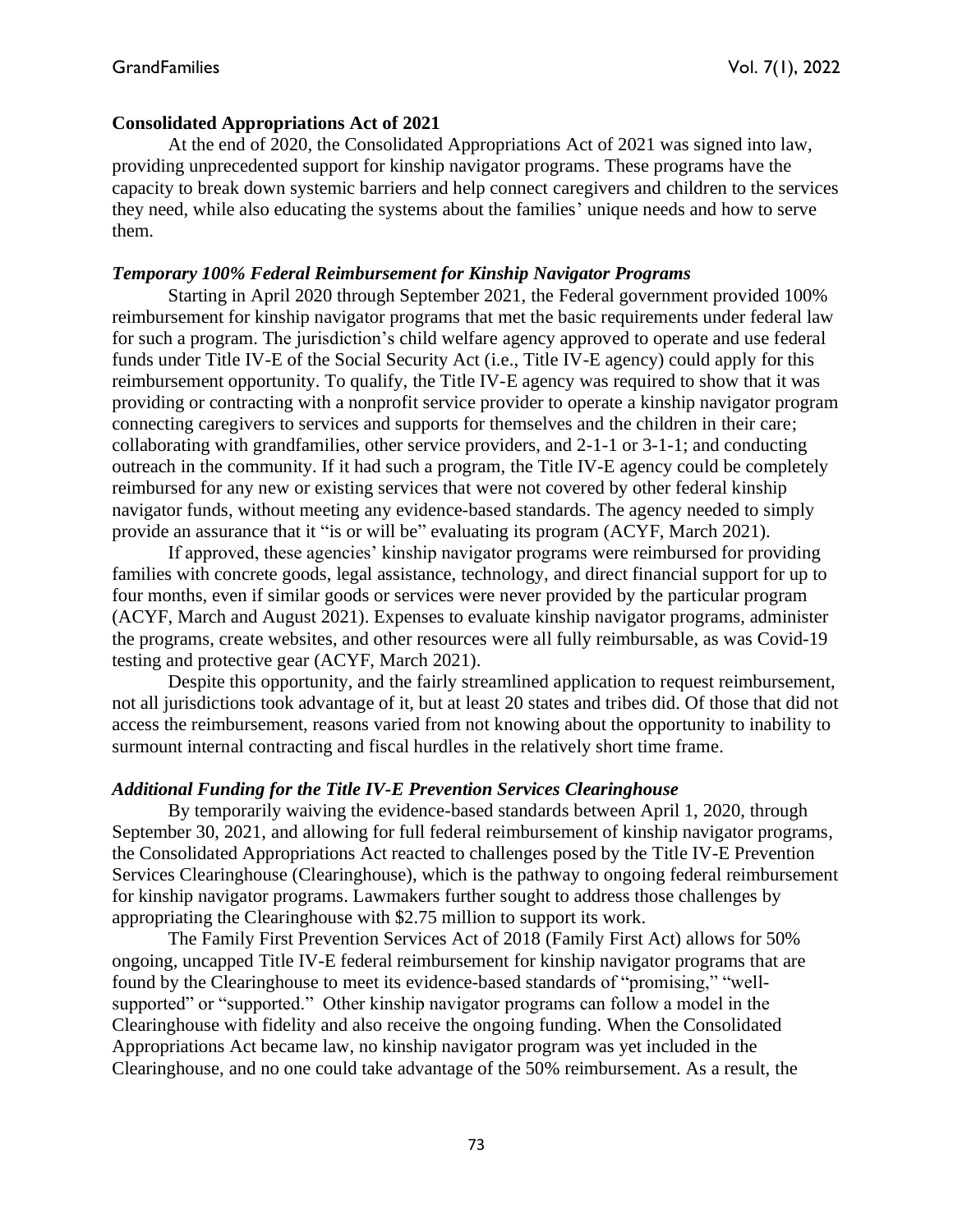Consolidated Appropriations Act took the step of temporarily waiving the evidence-based requirements and allowing full reimbursement of kinship navigator programs for 18 months.

Three years after the Clearinghouse began operations, it included its first and only kinship navigator program. That "promising" model, while helpful, is limited to the small group of kinship families with children who have open child welfare cases (Clearinghouse, 2021). Work continues to ensure that a kinship navigator program that serves and supports the many more kinship families outside the child welfare system is included in the Clearinghouse. Managed and supported by Generations United, University of Washington, and Casey Family Programs, an effort is currently underway with Maine, Montana, Vermont, and Wyoming to build and evaluate a program that serves all kinship families, whether inside or outside child welfare.

The Clearinghouse has been posing ongoing obstacles to kinship navigator programs and other prevention services. Requirements to have control groups if seeking a "well supported" or "supported" program and firm start and end dates to services pose unique challenges to kinship navigator programs. These programs, which have existed for over 20 years, must often provide fluid services to grandfamilies' needs that change over time. The nature of Clearinghouse requirements is not designed with these programs at top of mind, and its assistance to jurisdictions seeking guidance has been severely limited.

The new funding for the Clearinghouse should help it better respond to programs requesting assistance with questions about its *Handbook of Standards and Procedures* (Clearinghouse, 2019). In July 2021, the Clearinghouse asked for public comments about its work. Hopefully, this is the first step in reforming how it considers programs for inclusion.

#### *Fourth Year of Title IV-B Funding for Kinship Navigator Programs*

In addition to new funding available under Title IV-E, for the fourth consecutive year, the Consolidated Appropriations Act provided \$20 million for states, territories, and eligible tribes to develop, enhance, or evaluate kinship navigator programs through Title IV-B of the Social Security Act. Applications for these noncompetitive grants were due to the Children's Bureau at the end of May 2021, with funding distributed in the fall of 2021.

#### *Expand the Supply of Grandfamily Housing*

Among the most unexpected of the Consolidated Appropriation Act's support of grandfamilies was its appropriation of \$5 million to expand the supply of intergenerational dwelling units for older caregivers raising children through a law enacted almost 20 years ago and not funded for over 12 years: LEGACY. LEGACY was the nation's first affordable housing law for grandfamilies. After it was enacted and funded, two housing programs were developed for grandfamilies with caregivers aged 62 and older in Smithville, Tennessee, and Chicago, Illinois (GU, 2019). This new appropriation will allow for more housing for grandfamilies. Under the law, the units must have at least two bedrooms and be equipped with design features to meet the special physical needs of older people and young children. The projects must also ensure that occupants are provided a range of services that are tailored to help older people, children, and intergenerational families.

Funds for development of the intergenerational dwelling units will be administered through the US Department of Housing and Urban Development. Nonprofit organizations will be eligible to apply through an application process. Other similar housing developments have been created without LEGACY funding (Generations United, 2019). However, those housing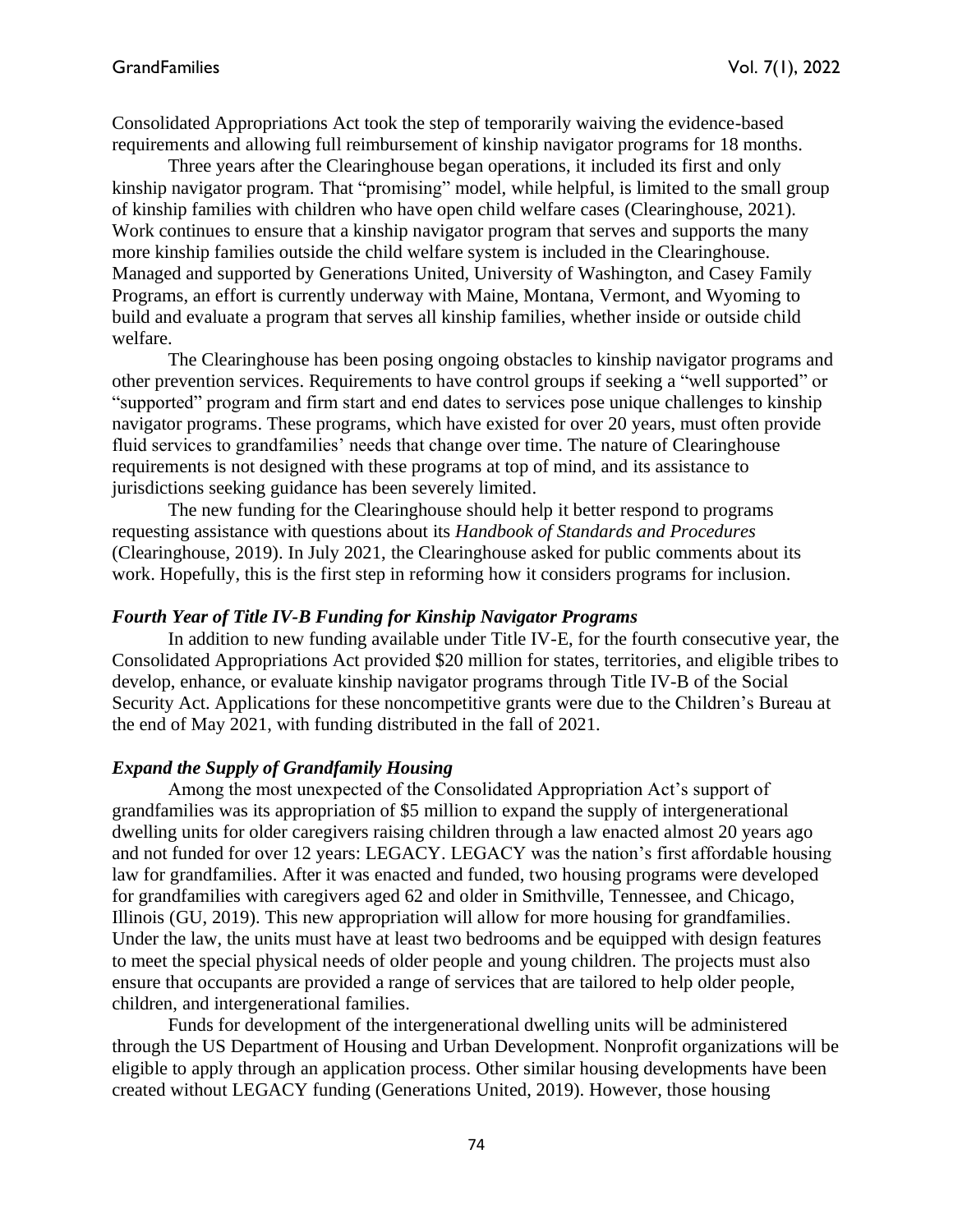developments require a complicated mix of limited public and private financing. Dedicated support from Congress shows a commitment to the importance of this type of affordable housing. Kinship navigator programs must collaborate with housing providers to share information about these housing opportunities.

### **American Rescue Plan Act of 2021**

Building on a year of Covid-19 federal legislative responses, the American Rescue Plan Act became law in March 2021 and focused its support on children, families, and older adults. Most notably for grandfamilies and those who strive to support them, the first-ever National Technical Assistance on Grandfamilies and Kinship Families was authorized, funded, and awarded to Generations United.

# *National Technical Assistance Center on Grandfamilies and Kinship Families*

Among its provisions, the American Rescue Plan Act provides \$10 million for a National Technical Assistance Center on Grandfamilies and Kinship Families. Generations United submitted a proposal to the Administration for Community Living (ACL) and it was awarded the cooperative agreement at the end of September 2021 (ACL, Sept. 2021).

Generations United will build and manage this Center with its partners—USAging, the National Caucus and Center on Black Aging, the National Indian Child Welfare Association, Zero to Three, and Child Trends—along with subject matter experts including GRAND Voices with lived expertise (Generations United, 2021a). For the first time, a National Technical Assistance Center will be able to holistically assist the many systems, including aging, education, health, housing, nutrition, and child welfare, so their services and supports to the families are no longer in silos, but rather are accessible, leveraged, and maximized. It will provide training, technical assistance, and resources for government programs, nonprofit and other communitybased organizations, and Indian Tribes, Tribal organizations, and urban Indian organizations that serve grandfamilies and kinship families (Generations United, 2021a).

# *Expanded Child Tax Credit*

In addition to funding the first-ever National Technical Assistance Center on Grandfamilies and Kinship Families, the American Rescue Plan Act expanded the child tax credit, increasing its amount, providing for advance payments, and making it refundable for those who do not earn enough to file a tax return or owe taxes. The expansion provides the opportunity to lift millions of children out of poverty (Marr et al., 2021). Although the expanded credit is currently only available for tax year 2021, an active advocacy effort is working to build upon and continue the child tax credit expansion into tax year 2022 and beyond.

Most grandfamilies should be eligible for this tax credit (Generations United, 2021b). But, as with other supports, information regarding the families' eligibility is limited and specific outreach is nominal at best. The child tax credit, like intergenerational housing, is another support that the new National Technical Assistance Center can work to promote and integrate with supports from other systems.

Federal law essentially has a three-part eligibility test for the child tax credit that most grandfamilies meet: the child must be the relative and/or foster child of the caregiver claiming the child tax credit; the child must have lived with the caregiver for over six months of the year; and the child must have a valid Social Security number. There are no legal relationship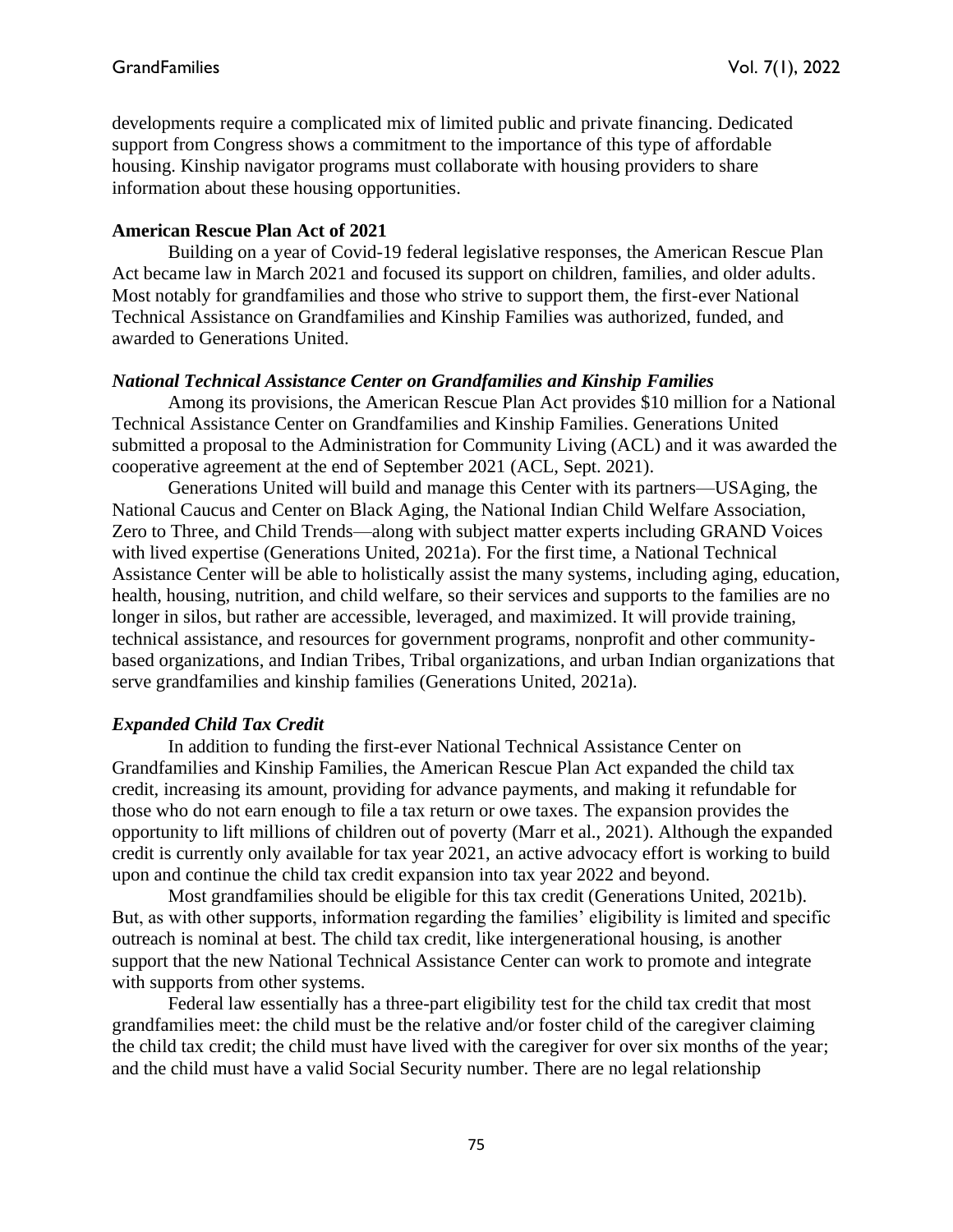requirements. The taxpayer does not have to be the child's guardian, legal custodian, or adoptive parent.

The most common challenge with the eligibility test relates to the six-month residency requirement. This requirement is poising unique hurdles in 2021, since the advance payments are based on tax information provided in 2020 or 2019. It is unclear what grandfamilies can do to claim the advance payments if they started raising the child in early 2021 or how they can recoup payments that go to parents or other caregivers who might have claimed the child as a dependent in 2020 or 2019. Grandfamilies are again falling through the cracks.

Even without considering the unique circumstances of 2021's advanced tax credit payments, grandfamilies who take responsibility for a child for a portion of a tax year should be able to access this credit to help them meet the needs of the child they did not plan or expect to raise. Advocates are looking at how to provide prorated amounts for the tax credit, so that the individual who is raising the child can take the credit for the portion of the year that impacts them.

Immigrant children without a valid Social Security number are also overlooked by this tax credit, making it impossible for those who step up to raise them to access this tax credit. In these past few years of tragic separations of children from parents at the Southern border and relatives serving as host homes for these children, this tax credit is needed by many families.

A third ongoing challenge with the child tax credit eligibility requirements is with the definition of relative. Likely due simply to a drafting error, cousins caring for cousins are excluded from claiming the tax credit, unless the cousin caregivers happen to be foster parents. Advocacy efforts are also focused on addressing this issue.

The child tax credit, and the stimulus payments that were available to eligible individuals and families, further highlight challenges that grandfamilies face. Although grandfamilies were—and are—eligible for these supports, the media, policymakers, and government systems aim outreach at "parents" and their children, without elevating these unique families and providing access information directly to them. The new National Technical Assistance Center will work to ensure that systems better and explicitly support members of grandfamilies.

# **Federal Agency Flexibilities**

 In addition to the COVID relief coming from Congress, Federal agencies also sought to provide flexibilities within their policies. An example of one of the most significant flexibilities specifically impacting grandfamilies was the Children's Bureau instruction that grandfamilies could receive federal foster care maintenance payments during the period of provisional licensing (ACYF, 2020). Provisional licensing allows children to be placed immediately with kin after the child welfare system removes them from their parents, while the kin complete the full requirements for foster care licensing. This period is not usually federally funded, which often results in a disincentive to allow for this immediate placement of children with kin.

The Federal Advisory Council to Support Grandparents Raising Grandchildren, which began its work in August 2019, thoughtfully explored the many strengths and challenges of the families. After over two years of work, it submitted its initial Report to Congress on November 16, 2021. Among its many recommendations, the Report encourages the types of flexibilities that the federal government has been implementing, including "child welfare system approaches to better prioritize and support the placement of children with relatives when they cannot remain with their parents" (ACL, 2020, Nov. 2021). In addition to grandfamily caregivers and subject matter experts, several Federal agencies are part of this Advisory Council, whose work will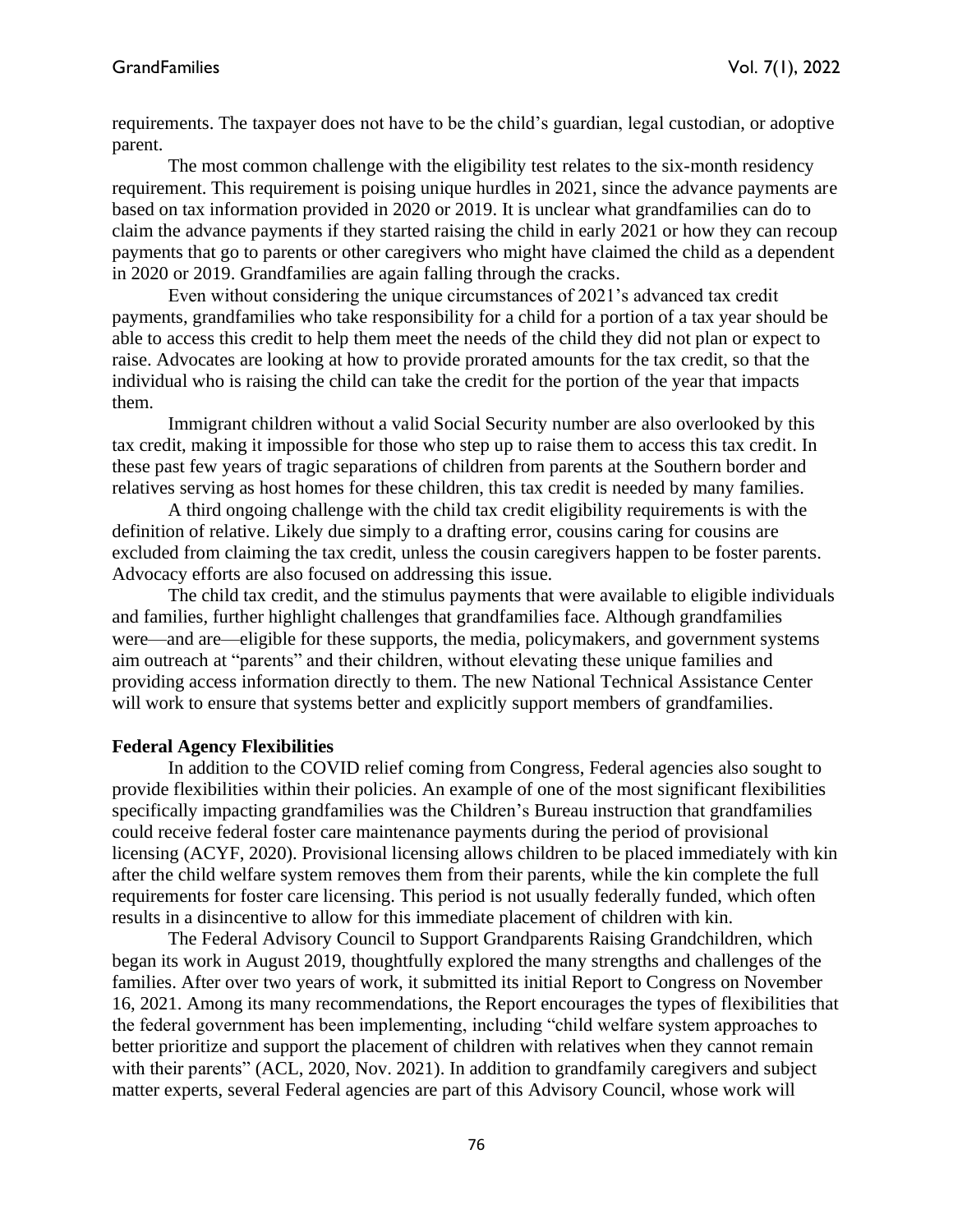provide a model for continued collaboration on behalf of grandfamilies and will complement the work of the new National Technical Assistance Center.

#### **Conclusion**

The Covid-19 pandemic has heightened the long-standing inequities and challenges that grandfamilies face, but it has also presented opportunities. Renewed media and policymaker attention on the families has resulted in the first-ever National Technical Assistance Center on Grandfamilies and Kinship Families, the most expansive federal funding ever for kinship navigator programs, the Federal Advisory Council to Support Grandparents Raising Grandchildren, and a true opportunity to leverage all three to finally break down the systemic barriers that prevent grandfamilies from accessing services and supports.

#### **References**

- Administration on Children, Youth and Families (ACYF). (2021, August 6). ACYF-CB-PI-21- 09 *Definition of "short-term support" under the temporary pandemic flexibilities of Division x for Title IV-E agencies participating in the Title IV-E kinship navigator program.* [www.grandfamilies.org/Portals/0/Documents/COVID/ACYF-CB-PI-21-09.pdf](http://www.grandfamilies.org/Portals/0/Documents/COVID/ACYF-CB-PI-21-09.pdf)
- Administration on Children, Youth and Families (ACYF). (2021, April 21). ACYF-CB-PI-21-06 *Federal fiscal year 2021 Title IV-B, subpart 2 funding available to develop and enhance or to evaluate kinship navigator programs.*

[www.grandfamilies.org/Portals/0/Documents/ACYF-CB-PI-21-06.pdf](http://www.grandfamilies.org/Portals/0/Documents/ACYF-CB-PI-21-06.pdf)

- Administration on Children, Youth and Families (ACYF). (2021, March 9). ACYF-CB-PI-21-05 *Temporary flexibilities for participating in the Title IV-E kinship navigator program.*  [www.grandfamilies.org/Portals/0/Documents/FFPSA/ACYF-CB-PI-21-05.pdf](http://www.grandfamilies.org/Portals/0/Documents/FFPSA/ACYF-CB-PI-21-05.pdf)
- Administration on Children, Youth and Families (ACYF). (2020, May 8). ACYF-CB-PI-20-10 *Stafford act flexibility for certain Title IV-E requirements related to extended Title IV-E eligibility, licensing, and foster care placements.* Retrieved from: [www.acf.hhs.gov/sites/default/files/documents/cb/pi2010.pdf](http://www.acf.hhs.gov/sites/default/files/documents/cb/pi2010.pdf)
- Administration for Community Living (ACL). (2021, September 29). *ACL awards national technical assistance center on grandfamilies and kinship families to Generations United.*  [https://acl.gov/news-and-events/announcements/acl-awards-ntac-grandfamilies-and](https://acl.gov/news-and-events/announcements/acl-awards-ntac-grandfamilies-and-kinship-families)[kinship-families](https://acl.gov/news-and-events/announcements/acl-awards-ntac-grandfamilies-and-kinship-families)
- Administration for Community Living (ACL). (2021, November 16). *Supporting grandparents raising grandchildren (SGRG) act: Initial report to Congress.*  <https://acl.gov/SGRG/report>
- Administration for Community Living (ACL). (2020, December 20). *Supporting grandparents raising grandchildren.* [https://acl.gov/programs/support-caregivers/supporting](https://acl.gov/programs/support-caregivers/supporting-grandparents-raising-grandchildren-0)[grandparents-raising-grandchildren-0](https://acl.gov/programs/support-caregivers/supporting-grandparents-raising-grandchildren-0)
- American Rescue Plan Act, Public Law No. 117-2 (2021). [www.congress.gov/bill/117th](http://www.congress.gov/bill/117th-congress/house-bill/1319/text)[congress/house-bill/1319/text](http://www.congress.gov/bill/117th-congress/house-bill/1319/text)
- Consolidated Appropriations Act, Public Law No. 116-260 (2020). [www.congress.gov/116/bills/hr133/BILLS-116hr133enr.pdf](http://www.congress.gov/116/bills/hr133/BILLS-116hr133enr.pdf)
- Coronavirus Aid, Relief, and Economic Security Act, Public Law No. 116-136 (2020). [www.congress.gov/bill/116th-congress/house-bill/748/text.](http://www.congress.gov/bill/116th-congress/house-bill/748/text)
- Family First Prevention Services Act, Public Law No. 115-123 (2018).